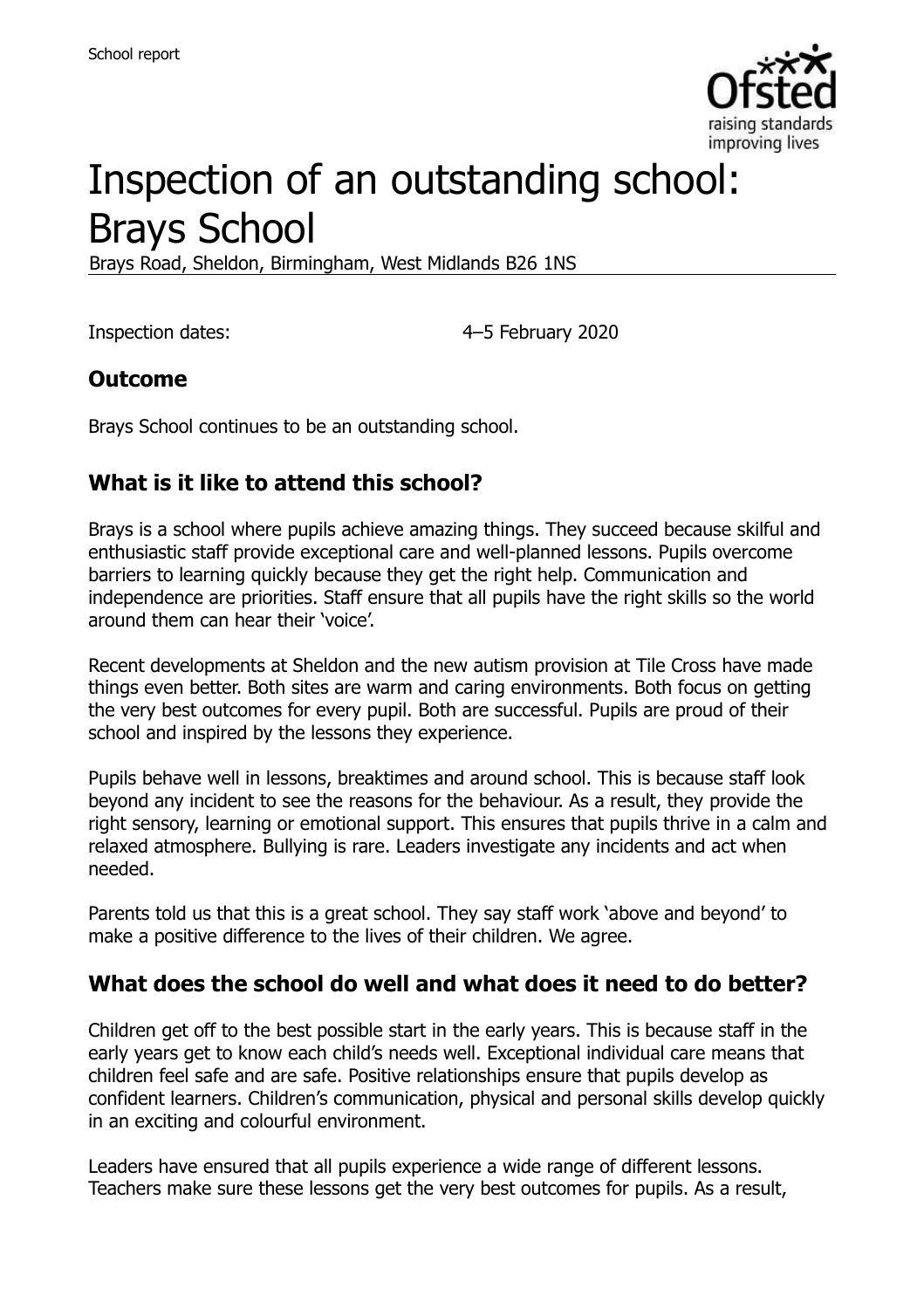

pupils are learning and remembering more every day. Even so, leaders are always looking for ways to make sure they do even better.

All pupils quickly learn how to communicate. Skilled staff work with speech and language therapists to make sure the right communication system is in place for each child. From using Eye Gaze, to symbols and sign language pupils are confident in expressing their needs and feelings. Caring staff make sure pupils' 'voices' are heard and acted upon. Some parents shared with us inspirational accounts of how, because of the school's work, their child can now talk to them.

Teachers carefully plan lessons to make sure that even pupils with the most complex needs find enjoyment in reading. When they are ready, pupils quickly learn the phonics skills they need to read. Daily reading sessions provide opportunities for pupils to develop their fluency and their understanding of what they have read. Teachers enthusiastically read to all pupils using props and sensory experiences. When pupils fall behind, teachers act to make sure they get the support they need to catch up.

Mathematics provides pupils not just with skills such as addition and multiplication, but also with the opportunities to apply these skills to the world around them. For example, pupils told us about the trips to the supermarket to practise their money skills. Teachers carefully match lessons to the abilities of the pupils. This means that pupils find learning easier because the lesson builds on what they already know.

The creative curriculum is a strength. Teachers combine drama, art and dance into exciting lessons. Visiting artists enrich these and develop the skills of school-based staff. A well-resourced sensory studio not only immerses pupils in imaginative themes such as 'earth and beyond' but also provides valuable opportunities to teach science, history and geography.

Leaders have prioritised the skills that pupils need to take an active role in the world around them. Trips to places such as Birmingham Safeside or the Aston Villa Academy support the pupils' understanding of how to stay safe and be healthy. Regular visitors such as St Johns Ambulance service or the fire brigade not only help pupils to understand these roles in the local community, but also broaden their understanding of careers and jobs.

Leaders monitor attendance closely to make sure all pupils attend frequently. There are a high number of pupils with such complex medical needs that mean regular attendance can be difficult. In these cases, teachers take learning to the child, whether it be at home or at hospital. Not a moment of learning is lost.

Staff are overwhelmingly positive. They believe that leaders provide the training and support they need to make the greatest difference to all the pupils. They feel the school is well led and managed. We agree.

# **Safeguarding**

The arrangements for safeguarding are effective.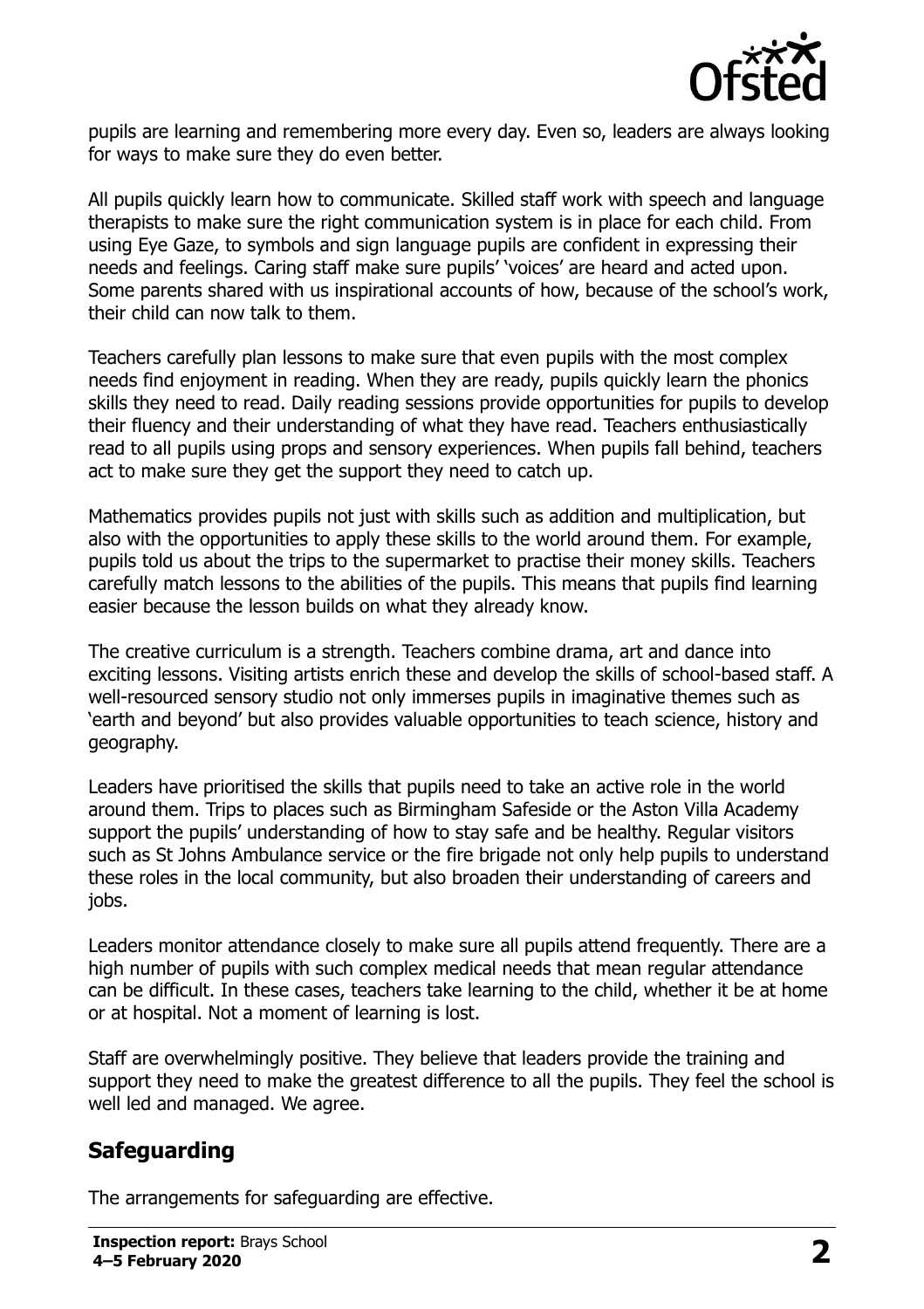

Leaders and staff work together to make sure that pupils feel safe and are safe. Quality training is in place to ensure that all know how to raise concerns when they are worried about a pupil's welfare. Leaders follow up on these concerns to make sure that the child is safe, bringing in external help when required. Pupils and families therefore get the highquality support they need.

Leaders and trustees make sure all required pre-employment checks are in place. All safeguarding policies and procedures are clear and understood by staff.

### **Background**

When we have judged a special school to be outstanding we will then normally go into the school about once every four years to confirm that the school remains outstanding. This is called a section 8 inspection of a good school or non-exempt outstanding school. We do not give graded judgements on a section 8 inspection. However, if we find some evidence that the school could now be better than good or that standards may be declining, then the next inspection will be a section 5 inspection. Usually this is within one to two years of the date of the section 8 inspection. If we have serious concerns about safeguarding, behaviour or the quality of education, we will convert the section 8 inspection to a section 5 inspection immediately.

This is the first section 8 inspection since we judged Brays School to be outstanding on 14 February 2013.

#### **How can I feed back my views?**

You can use [Ofsted Parent View](https://parentview.ofsted.gov.uk/) to give Ofsted your opinion on your child's school, or to find out what other parents and carers think. We use Ofsted Parent View information when deciding which schools to inspect, when to inspect them and as part of their inspection.

The Department for Education has further quidance on how to complain about a school.

If you are the school and you are not happy with the inspection or the report, you can [complain to Ofsted.](https://www.gov.uk/complain-ofsted-report)

#### **Further information**

You can search for [published performance information](http://www.compare-school-performance.service.gov.uk/) about the school.

In the report, '[disadvantaged pupils](http://www.gov.uk/guidance/pupil-premium-information-for-schools-and-alternative-provision-settings)' refers to those pupils who attract government pupil premium funding: pupils claiming free school meals at any point in the last six years and pupils in care or who left care through adoption or another formal route.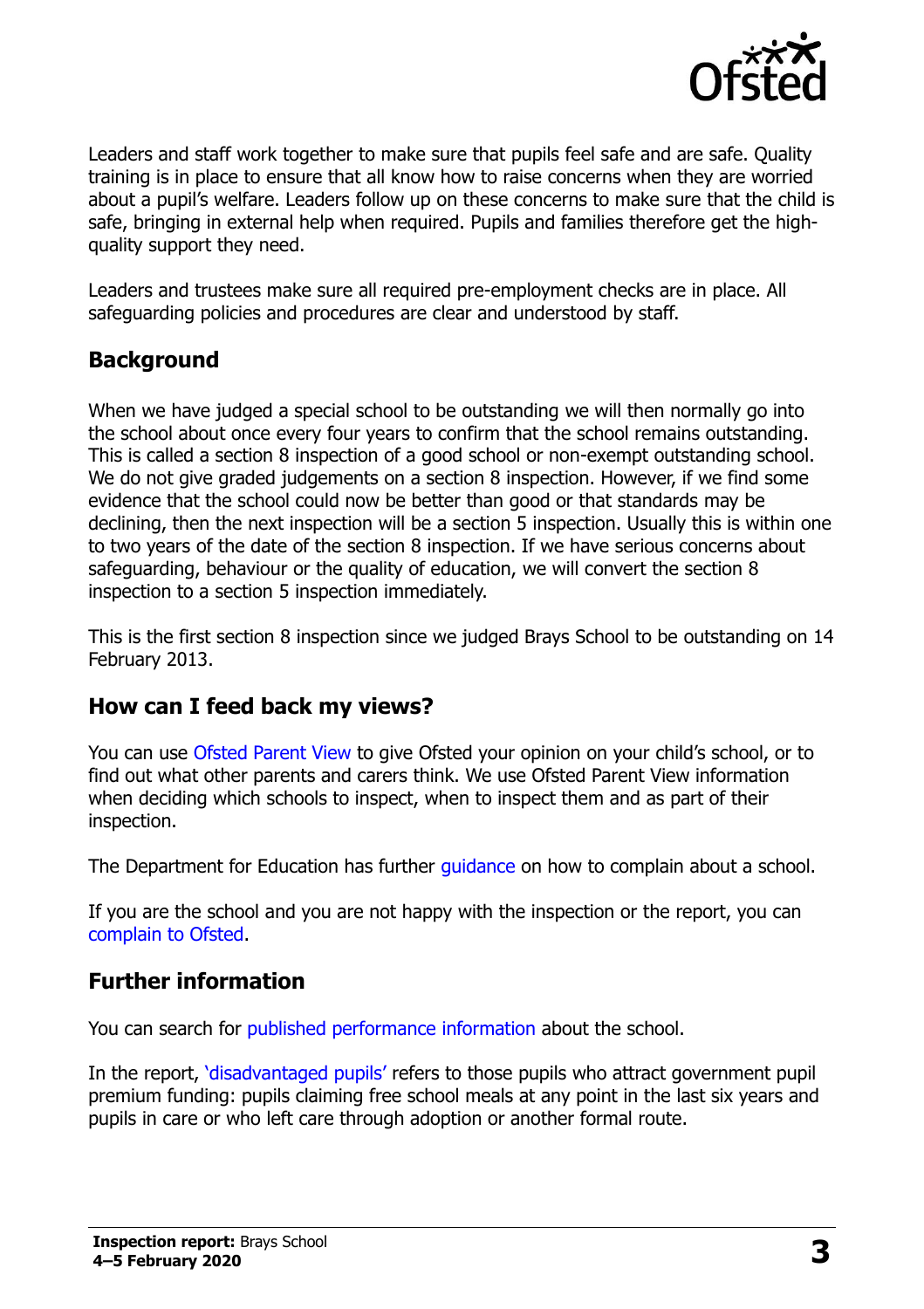

## **School details**

| Unique reference number             | 144042                    |
|-------------------------------------|---------------------------|
| <b>Local authority</b>              | Birmingham                |
| <b>Inspection number</b>            | 10122530                  |
| <b>Type of school</b>               | Special                   |
| <b>School category</b>              | Academy special converter |
| Age range of pupils                 | 2 to 11                   |
| <b>Gender of pupils</b>             | Mixed                     |
| Number of pupils on the school roll | 259                       |
| <b>Appropriate authority</b>        | Board of trustees         |
| <b>Chair of trust</b>               | David Lane                |
| <b>Headteacher</b>                  | Andrea Davis              |
| Website                             | www.brays.fet.ac          |
| Date of previous inspection         | 13-14 February 2013       |

# **Information about this school**

- Since the last inspection, the school has increased in size from 88 pupils to 259.
- The school has expanded to include a provision for pupils with autistic spectrum disorders at a separate site in Tile Cross.
- A new headteacher took up post in September 2018.

# **Information about this inspection**

- During the inspection, we focused on the following subjects: reading, communication and language, mathematics and the creative curriculum. In these subjects, we visited lessons, looked at pupils' work, examined teachers' plans and talked with pupils and staff about the way these subjects were taught. We also looked at other subjects in less detail to check how they were planned and taught.
- We examined external performance data about the school and looked at school documents. These included information about behaviour, attendance, the school curriculum and improvement planning. The school website was also checked.
- We asked staff, leaders, local academy members and trustees about safeguarding arrangements. We examined the record of employment checks on school staff and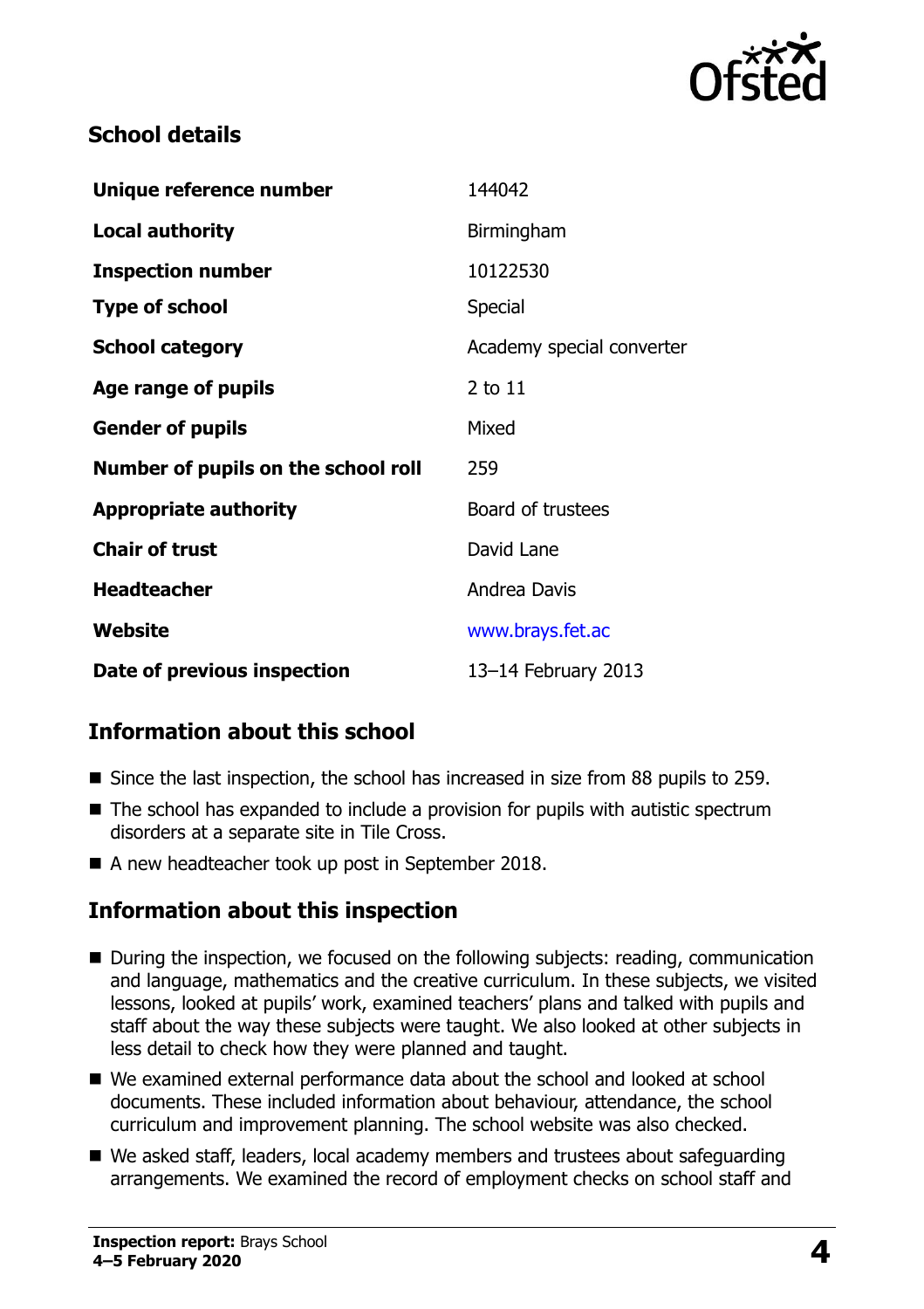

looked at other school records. We also found out about safety procedures and routines.

- We observed informal times of the day, to evaluate safeguarding and pupils' behaviour.
- During the inspection, we had formal meetings with the headteacher, senior leaders, subject teachers, governors, teachers and pupils. We also talked informally with parents, pupils and staff to gather general information about school life. One inspector spoke to representatives from the multi-academy trust.

#### **Inspection team**

Chris Pollitt, lead inspector **Her Majesty's Inspector** 

Jo Owen Ofsted Inspector